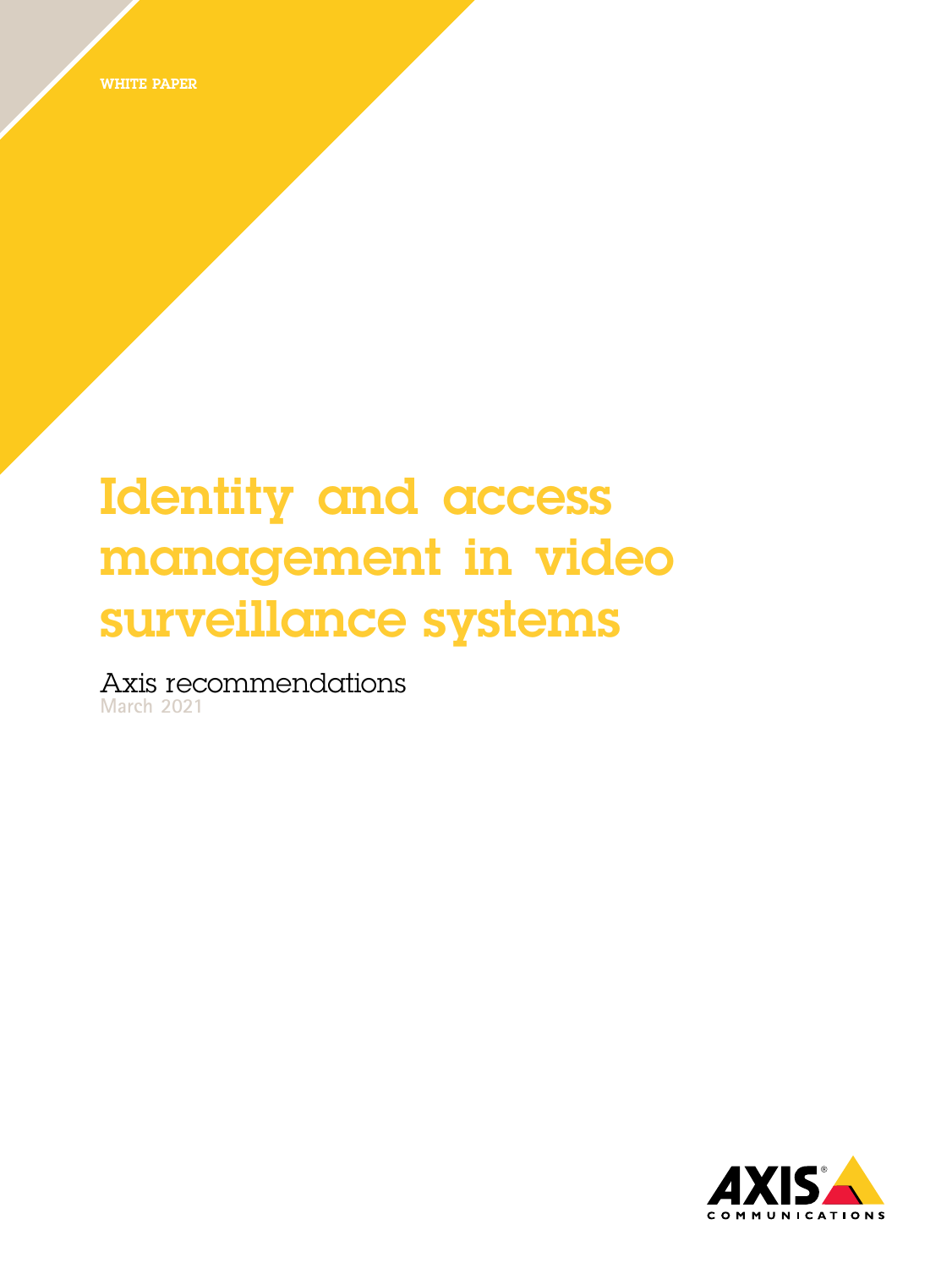## Table of Contents

| 1              | Summary                               | 3 |
|----------------|---------------------------------------|---|
| $\mathfrak{p}$ | Introduction                          | 4 |
| 3              | <b>Background</b>                     | 4 |
| 4              | Management software                   | 4 |
| 5              | Authentication                        | 5 |
|                | Password policies<br>5.1              | 5 |
| 6              | Authorization and roles               | 5 |
|                | If direct access to cameras is needed | 6 |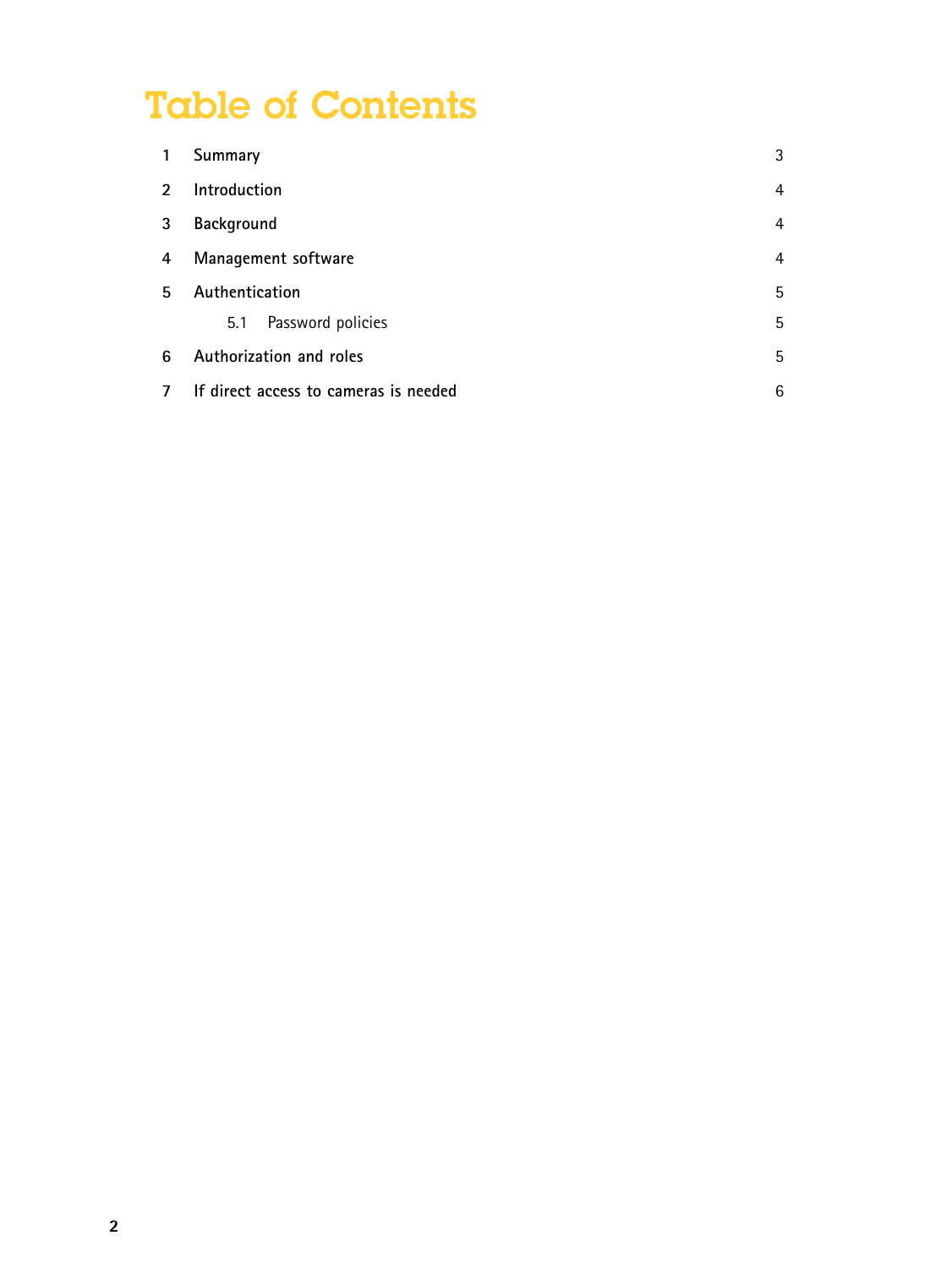### <span id="page-2-0"></span>1 Summary

Identity and access management comprises policies for safeguarding that people and systems have the appropriate access to system resources. This includes maintaining integrity over time, for example, ensuring that passwords are not leaked, and that accesses are revoked when no longer needed.

In video surveillance systems, the default approach should be that identity and access management is handled in management software, such as <sup>a</sup> VMS (video management system) or AXIS Device Manager.

Management software should use an administrator account with its own credentials to access the cameras. This account should be unique and not shared.

Site operators should have individual accounts in the management software, but no individuals should have direct access to the cameras. In case there are very good reasons for allowing direct access to cameras, this should be limited to temporary access.

Furthermore, administrative tasks on <sup>a</sup> camera should be performed using HTTPS. Video streaming should use HTTPS or SRTP (Secure RTP). A decision to use HTTPS for video streaming should be balanced between the need to protect the video stream and the need to prioritize system performance.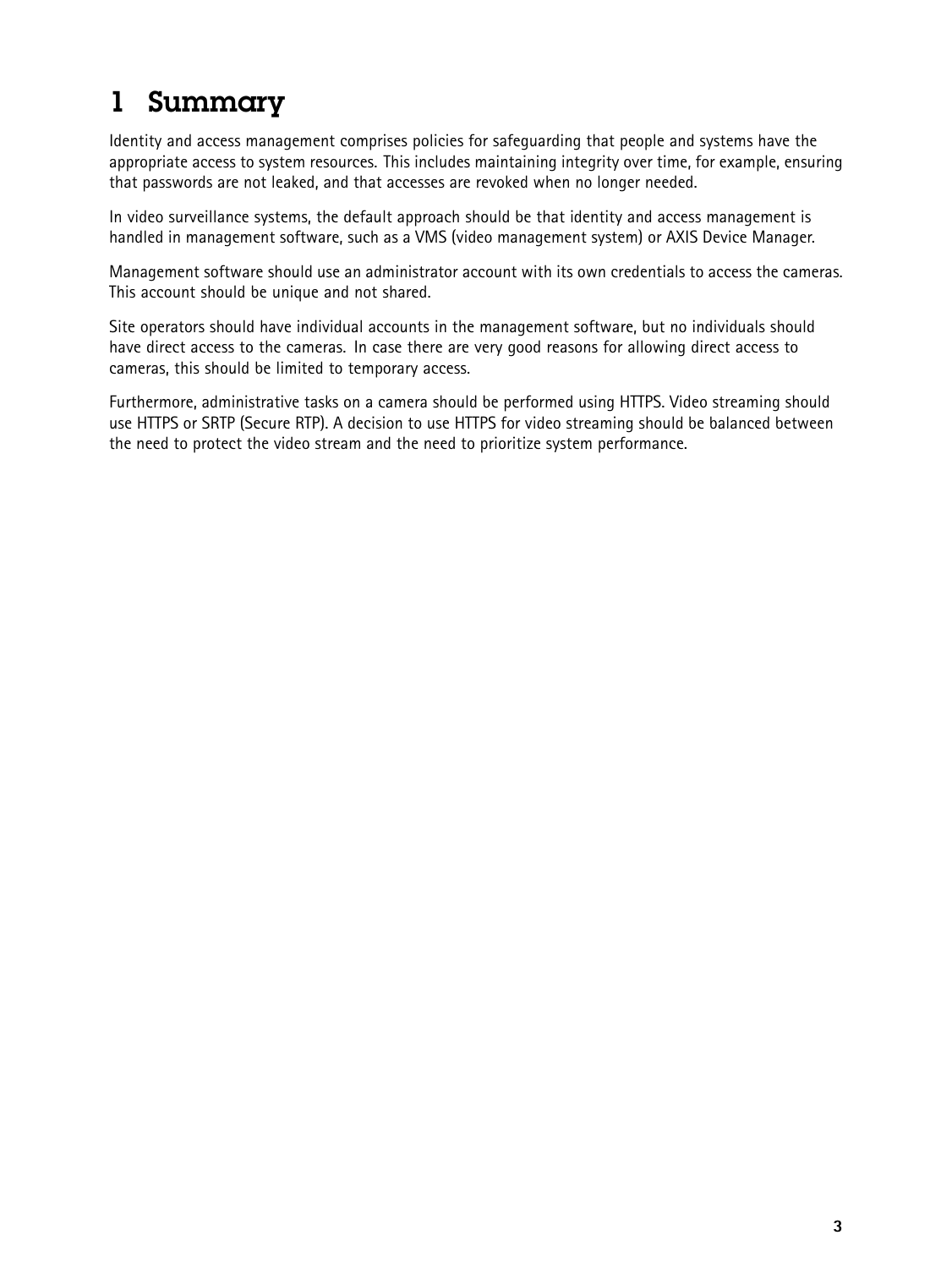#### <span id="page-3-0"></span>2 Introduction

Identity and access management is about making sure that the right individuals and systems have access to the right system resources. It is <sup>a</sup> fundamental cybersecurity measure for preventing unauthorized access. One of its main challenges is maintaining integrity over time. This includes ensuring that passwords have not been leaked and that individuals who should no longer have access indeed have their access revoked.

This white paper provides recommendations for identity and access management in video surveillance systems.

#### 3 Background

Identity and access management typically involves *authentication*, *authorization,* and *roles*.

- **Authentication.** Verifying that an entity is who it states to be. Achieved by, for example, using passwords.
- •**Authorization.** Controlling which entities are allowed to perform specific functions.
- •**Roles.** Grouping of entities based on what they are authorized to do.



#### 4 Management software

In video surveillance systems, identity and access management should primarily be exercised by management software. This could typically be <sup>a</sup> VMS (video management system) or AXIS Device Manager. Individuals should not have direct access to cameras. The reasons are that, typically:

 $\bullet$ identity and access management is easier to handle in management software than in cameras,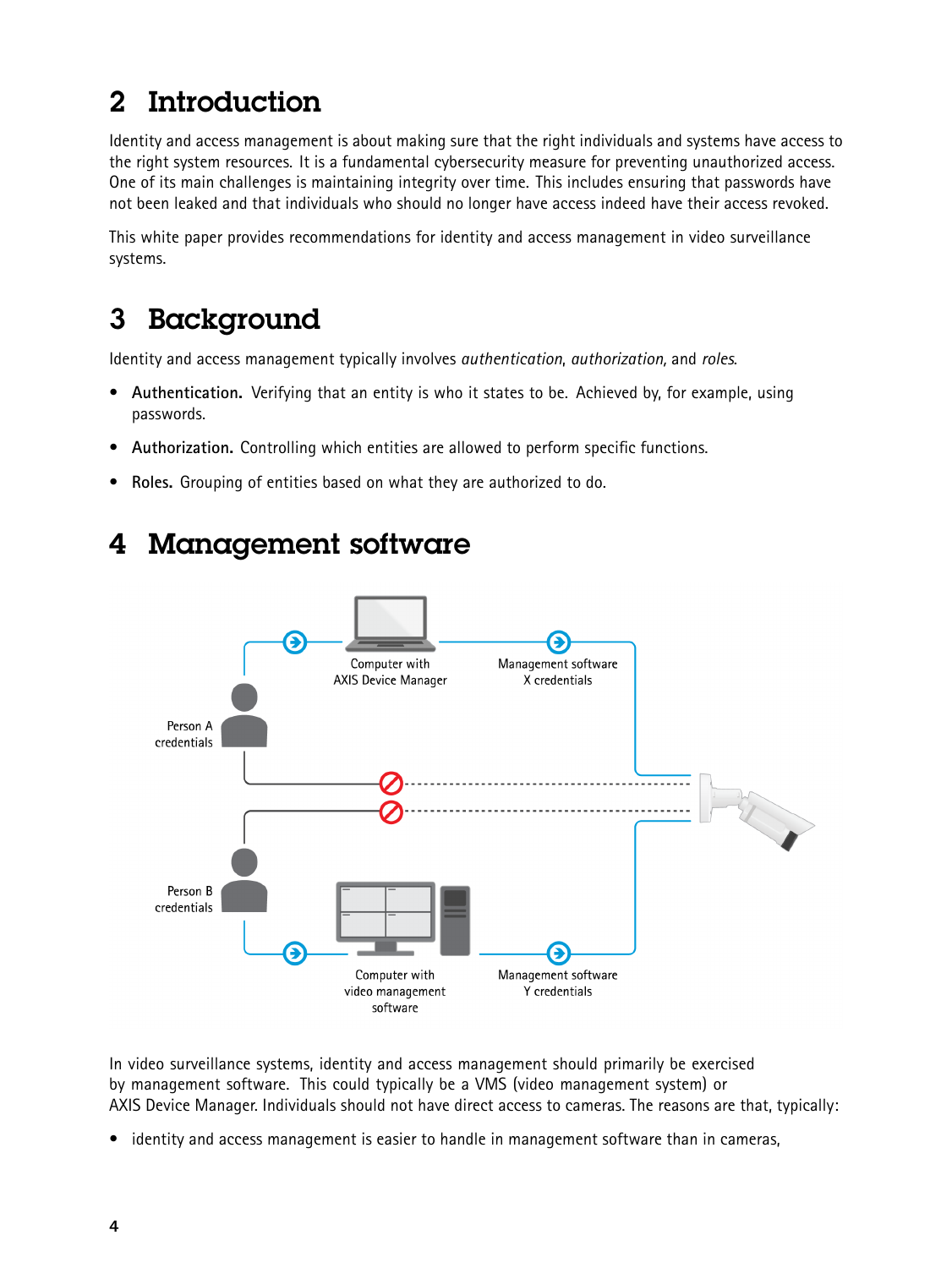- <span id="page-4-0"></span>• <sup>a</sup> system often contains many more cameras than instances of management software,
- the management software is on <sup>a</sup> network and operating system where there is support for IT management practices such as Active Directory, and
- individuals need direct access to the management software but not to the cameras.

Exceptions from this general approach may be needed in various situations or systems, but management via software should be the default solution if there are no strong reasons against it.

#### 5 Authentication

The default authentication mechanism in Axis cameras is Digest Authentication using passwords.

All administrative tasks on <sup>a</sup> camera should be performed using HTTPS. To be able to use HTTPS, devices require firmware 5.70 (or <sup>a</sup> later version) for cameras, or 1.25 (or <sup>a</sup> later version) for access control products and audio products. Devices with firmware 7.20 and onwards are pre-configured with <sup>a</sup> self-signed certificate but it is recommended to replace this certificate with <sup>a</sup> CA-signed certificate. For more details about HTTPS certificate management, see: *https://www.axis.com/files/tech\_notes/adm\_https\_cert\_guide\_en.pdf*

The decision to use HTTPS for video streaming is based on <sup>a</sup> balance between the need to protect the video stream and the need to prioritize system performance. If available, SRTP (Secure RTP) can be used for secure video streaming. If neither SRTP nor HTTPS is used for video streams, then Digest Authentication is used. Basic authentication should never be allowed. For more on authentication, see Axis Hardening guide.

#### **5.1 Password policies**

Different sites and organizations can have different policies, including password policies. The setup of the system should accommodate these policies.

Typically, each management software should have its own credentials (user and password) to devices. Site operators should also have individual accounts in the management software. This is important to maintain proper identity management and it enables adjustments to be made later, when roles might have changed. It is also <sup>a</sup> way to facilitate the enforcement of additional policies, for example, that passwords must be changed regularly or that reuse of previous passwords is not allowed.

#### 6 Authorization and roles

Axis cameras do support different roles like Administrator, Operator, and Viewer, with different authorization levels. However, management software should use an administrator account to access the cameras. This account should be unique and not shared. Ideally, the password for this account should be generated by the management software itself and remain unknown to all individuals.

Management software should not use the default root account. This account can be used as <sup>a</sup> backup account by the system owner - use strong passwords that are stored safely and never shared. In systems with <sup>a</sup> policy to not allow default users, the root account should be "locked" by setting the password to <sup>a</sup> strong random password which is then discarded.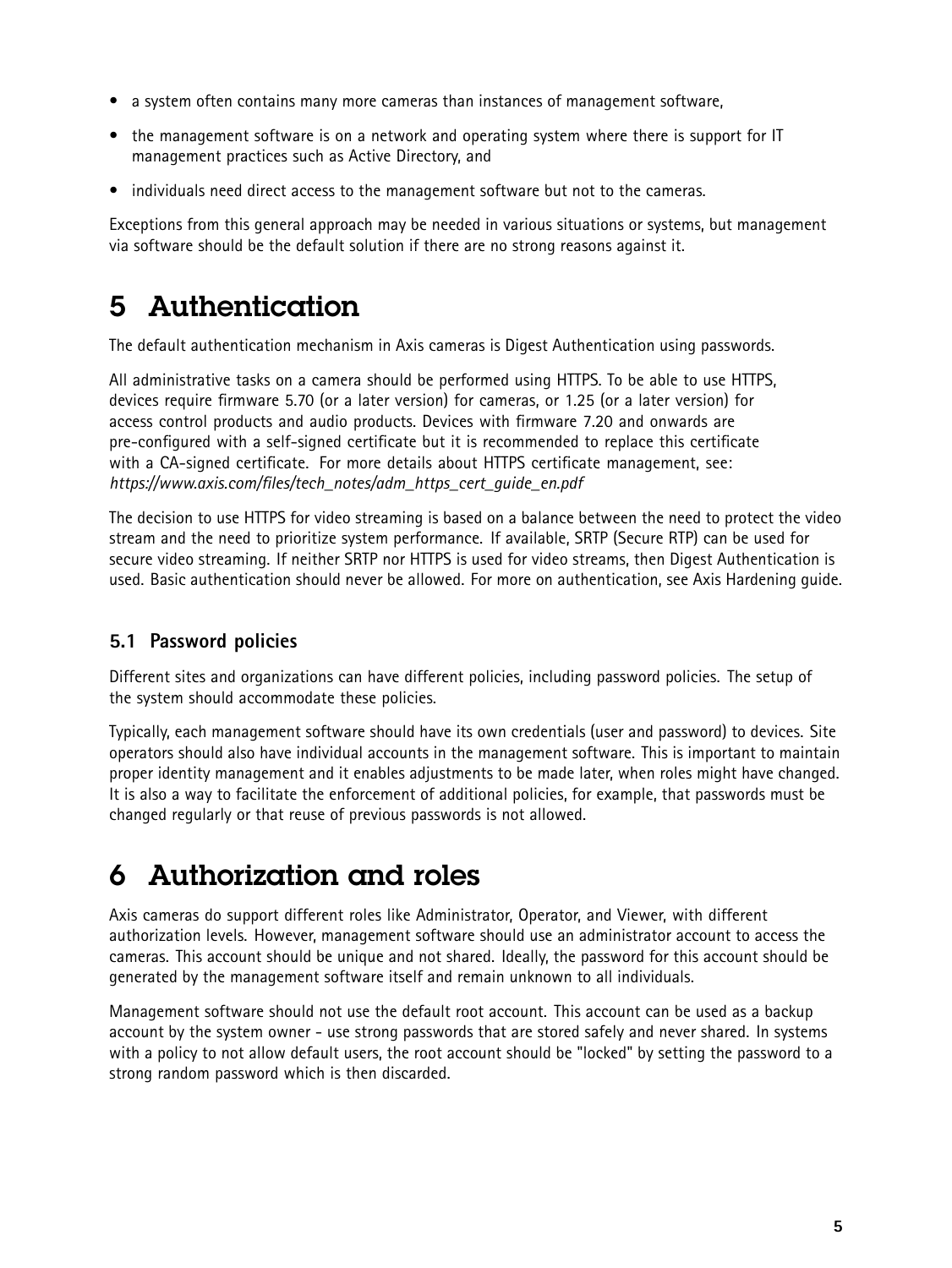#### <span id="page-5-0"></span>7 If direct access to cameras is needed

If there are reasons for allowing direct access to cameras, this should preferably be limited to temporary access. A new user account should be created on the camera with the appropriate role for what needs to be done. Once the direct access is no longer needed, this user account should be deleted.